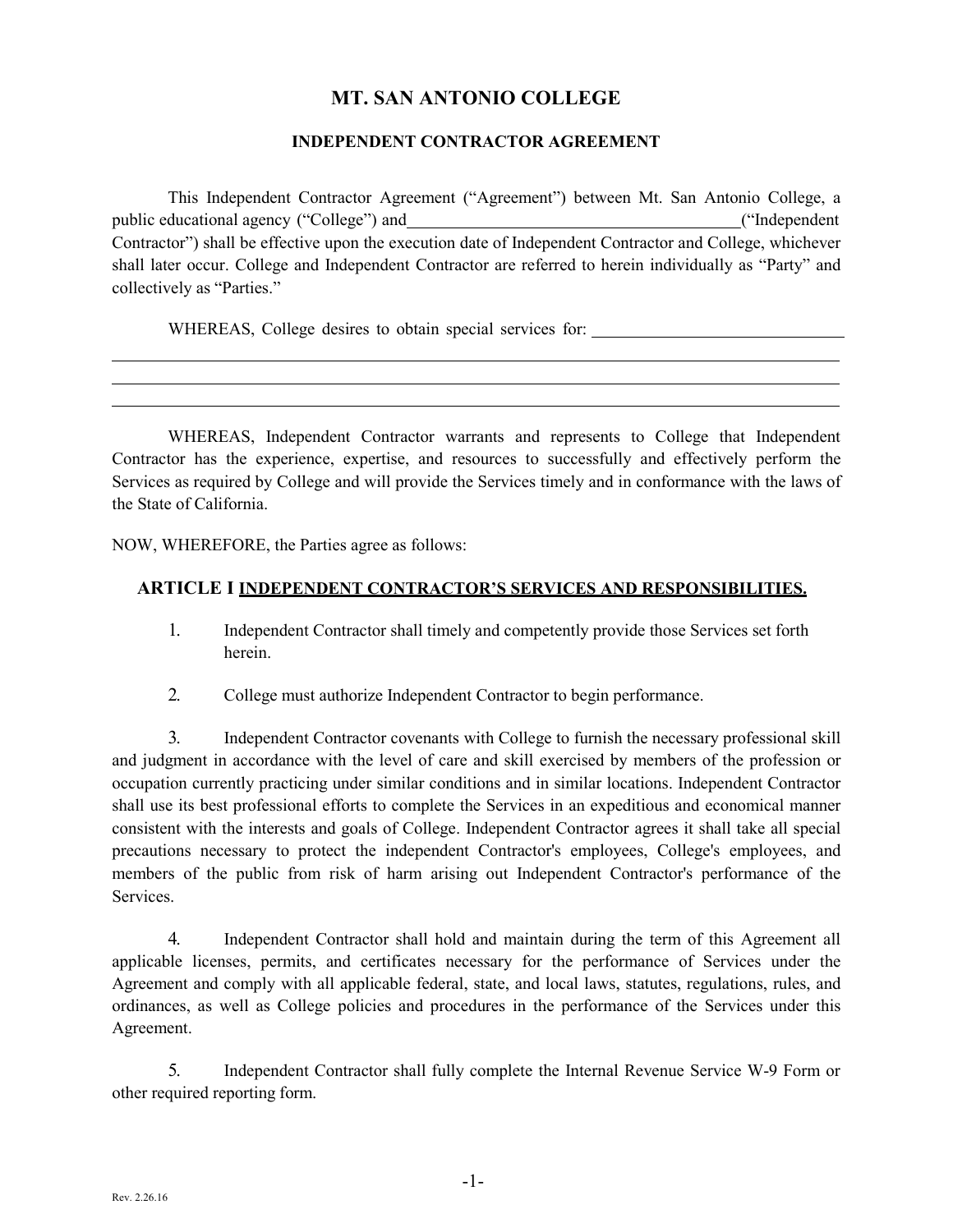conjunction with the sale, use, performance, and distribution of the matters, for any purpose and in any 6. Independent Contractor consents to College's use of Independent Contractor's name in medium, if applicable.

7. The Services performed hereunder are work made for hire and College shall own, in perpetuity and worldwide, all rights to and flowing from the work, including any work product, performed under this Agreement. Independent Contractor assigns to College any and all rights Independent Contractor could have, may have, or does have, in the work and/or the work product performed under this Agreement, and College shall have all right, title, and interest in said matters, including the right to secure and maintain the copyright, trademark, and/or patent of said matters in the name of the College. Independent Contactor consents to the use of Independent Contractor's name in conjunction with the sale, use, performance, and distribution of said matters, for any purpose and in any medium.

### **ARTICLE II COMPENSATION**

 1. College agrees to pay the Independent Contractor for Services satisfactorily rendered pursuant to this Agreement a total fee not to exceed \$\_\_\_\_\_\_\_\_\_\_\_\_\_. College shall pay Independent Contractor pursuant to the following schedule or basis of compensation: .

## **ARTICLE III TERM, TERMINATION**

 1. This Agreement shall commence on the effective date, with Independent Contractor's Services to commence on or about later than mutual written consent and ratification of College's governing board. All Services shall be completed by no at which time this Agreement shall expire, unless extended or modified by

 compensate Independent Contractor only for Services satisfactorily rendered to the date of termination. Written notice by College shall be sufficient to stop further performance of Service by Independent three days after the day of mailing, whichever occurs first. 2. College may, at any time, with or without reason, terminate this Agreement and Contractor. Notice shall be deemed given when received by the Independent Contractor, or no later than

 3. College may terminate Agreement without notice in total or in part if insufficient enrollment and/or participants have not officially registered in the presentation aforesaid mentioned or when it is determined by College to cancel/terminate presentation.

 shall be liable for damages suffered by College due To Independent Contractor's failure to perform pursuant to this Agreement. Upon such termination, College shall have no continuing obligation to make any payments to Independent Contractor under this Agreement. 4. Upon termination of this Agreement for any reason (other than full and satisfactory completion of Services) Independent Contractor shall not be entitled to any unearned fees or costs and

## **ARTICLE IV INDEMNITY AND INSURANCE**

 officers, agents, and employees from and against all damages, liabilities, and costs, in law or in equity, including attorneys' fees and costs, and other legal expenses, including litigation expenses, in any way 1. Independent Contractor agrees to indemnify and hold harmless College, its trustees,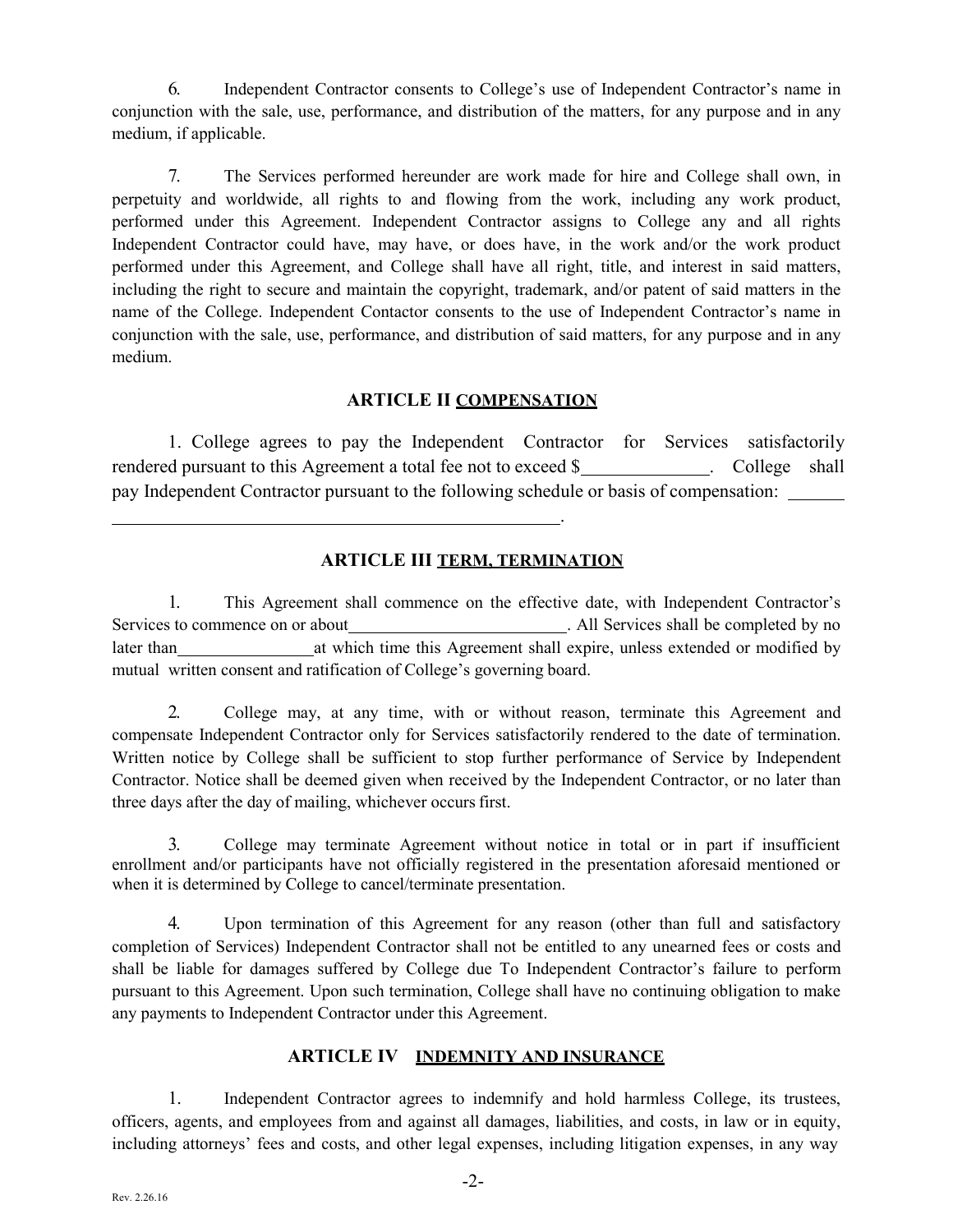of any person or entity in any way related to this Agreement. related to any actions or inaction of Independent Contractor or of any Officer, director, agent, or employee of Independent Contractor. Independent Contractor shall indemnify, and hold harmless College, its trustees, agents, and employees from and against all loss, cost, expense, royalties, claims for damages or liability, in law or in equity, including, without limitation, attorneys' fees, and other legal expenses, including litigation expenses, that may at any time arise for any infringement (or alleged infringement) of any patent, copyright, trade secret, trade name, trademark, or any other proprietary right

 Mt. San Antonio Community College, its Board of Trustees, employees, and agents as additional 2. College may require Independent Contractor to provide College with evidence of Insurance in the form of an Insurance Certificate and an Endorsement, with both documents naming the insureds.

## **ARTICLE V INDEPENDENT CONTRACTOR**

 details, and means of performing the Services, and will, at Independent Contractor's own expense, supply all labor, tools, materials, equipment, supplies, and items necessary to perform the Services. Independent Contractor has no authority to bind College. Independent Contractor understands and agrees that normally provided to employees of College or to which College's employees are normally entitled. 1. Independent Contractor, in the performance of this Agreement, will determine the method, Independent Contractor, and all of Independent Contractor's employees and agents, shall not be considered officers, employees, or agents of College, and are not entitled to benefits of any kind or nature Independent Contractor assumes the full responsibility for the acts and omissions of its employees and agents. Independent Contractor shall assume full responsibility for payment of all federal, state, and local taxes or contributions, with respect to Independent Contractor and its employees and agents.

### **ARTICLE VI MISCELLANEOUS PROVISIONS**

 1. An inducement to College for entering into this Agreement is the professional reputation and competence of Independent Contractor and its employees. Neither this Agreement, nor any interest consent may be withheld in College's sole discretion. therein, may be assigned by Independent Contractor without the prior written consent of College, which

 written or oral. This Agreement may be amended only by written instrument signed by both College and 2. This Agreement represents the entire and integrated Agreement between College and Independent Contractor and supersedes all prior negotiations, representations, or Agreements, either Independent Contractor.

 3. Nothing contained in this Agreement shall create a contractual relationship with or a cause of action in favor of a third party against College.

4. Time is of the essence for this Agreement.

 incidental damages, including, without limitation, lost revenues, anticipated revenues, or profits relating such damages is based on warranty, contract, or tort even if the Parties are advised of the likelihood or possibility of the same. 5. College shall not be liable for any special, indirect, exemplary, punitive, consequential, or to the same arising from any claim relating directly or indirectly to this Agreement whether a claim for